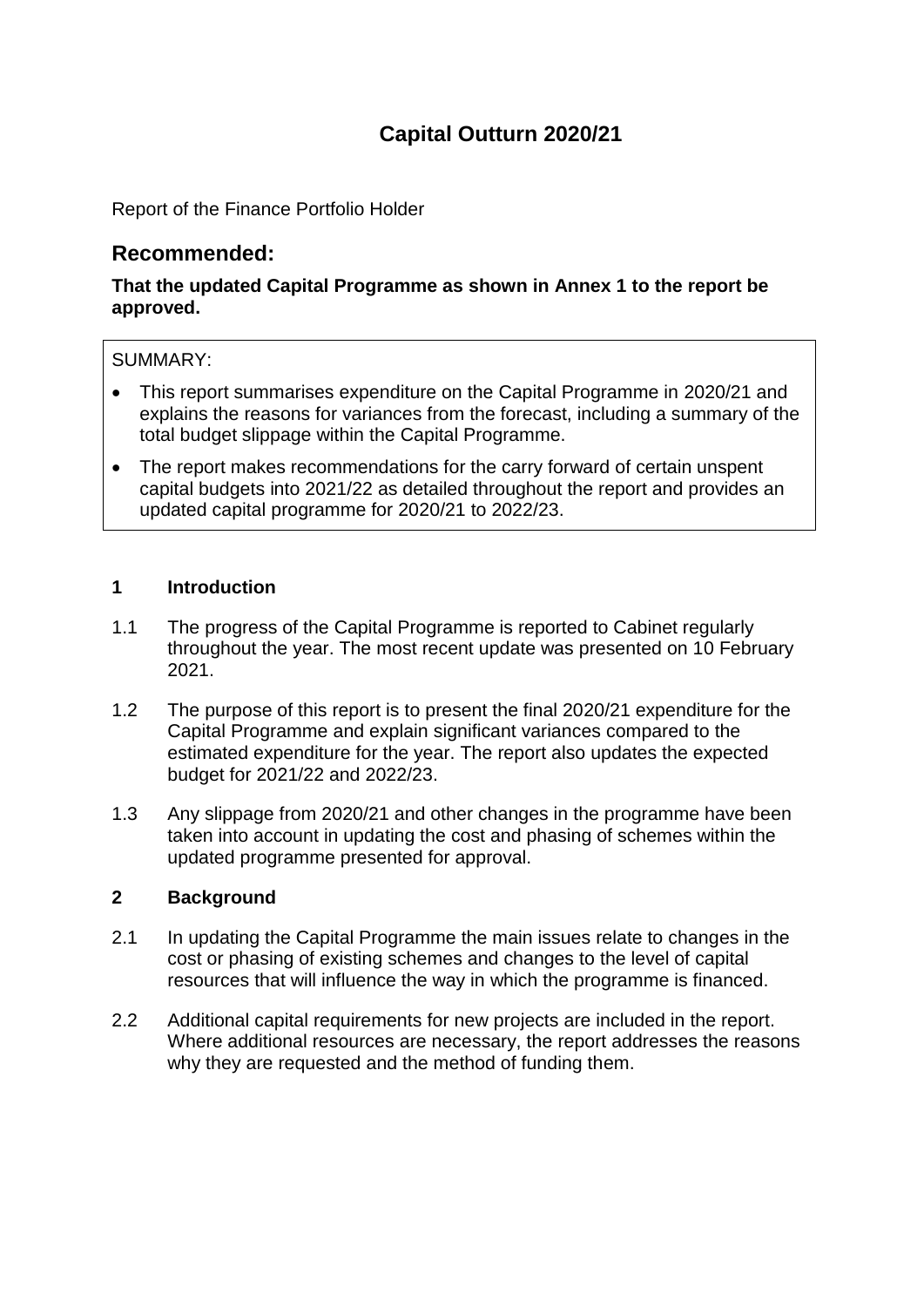# **3 Capital outturn 2020/21**

- 3.1 Annex 1 provides details of the revised estimate for individual schemes in 2020/21 and the actual amount that was spent in the year. It also shows an updated estimate of the remaining costs and timescale of all projects in the Capital Programme.
- 3.2 Overall, the Capital Programme has spent £7.8M against an estimate of £12.3M during the 2020/21 financial year.
- 3.3 The following table shows how the overall variance (with removal of unidentified projects budget for 2020/21) of £4.5M in 2020/21 is broken down between Services:-

| <b>Service</b>                         | <b>Estimate</b> | <b>Actual</b> | <b>Variance</b> |
|----------------------------------------|-----------------|---------------|-----------------|
|                                        | £'000           | £'000         | £'000           |
| <b>Asset Management Projects</b>       | 3,221.0         | 1,899.3       | (1,321.7)       |
| Community & Leisure                    | 3,413.2         | 1,397.4       | (2,015.8)       |
| <b>Property &amp; Asset Management</b> | 1,724.1         | 1,205.0       | (519.1)         |
| <b>Project Enterprise</b>              | 2,244.5         | 1,829.0       | (415.5)         |
| Housing & Environmental<br>Health      | 870.0           | 653.6         | (216.4)         |
| Affordable Housing                     | 810.0           | 810.0         | 0.0             |
| Total                                  | 12,282.8        | 7,794.3       | (4, 488.5)      |

3.4 The main reasons for the variance in the year are explained in the following paragraphs.

#### 3.5 Asset Management Projects

- 3.5.1 The Asset Management Plan was last reported to Cabinet on 2 December 2020. This identified the Council's requirement for maintaining its asset base over three categories; land & property; vehicles & plant and IT equipment.
- 3.5.2 The budgets approved covered both revenue and capital items, with the capital element introduced to the Capital Programme. All costs are to be met from the Asset Management reserve.
- 3.5.3 Overall, capital expenditure in the year was £1.322M less than budgeted. Detailed explanations of variances within the Asset Management Plan for 2020/21 are included in the Asset Management Plan Outturn report elsewhere on this agenda.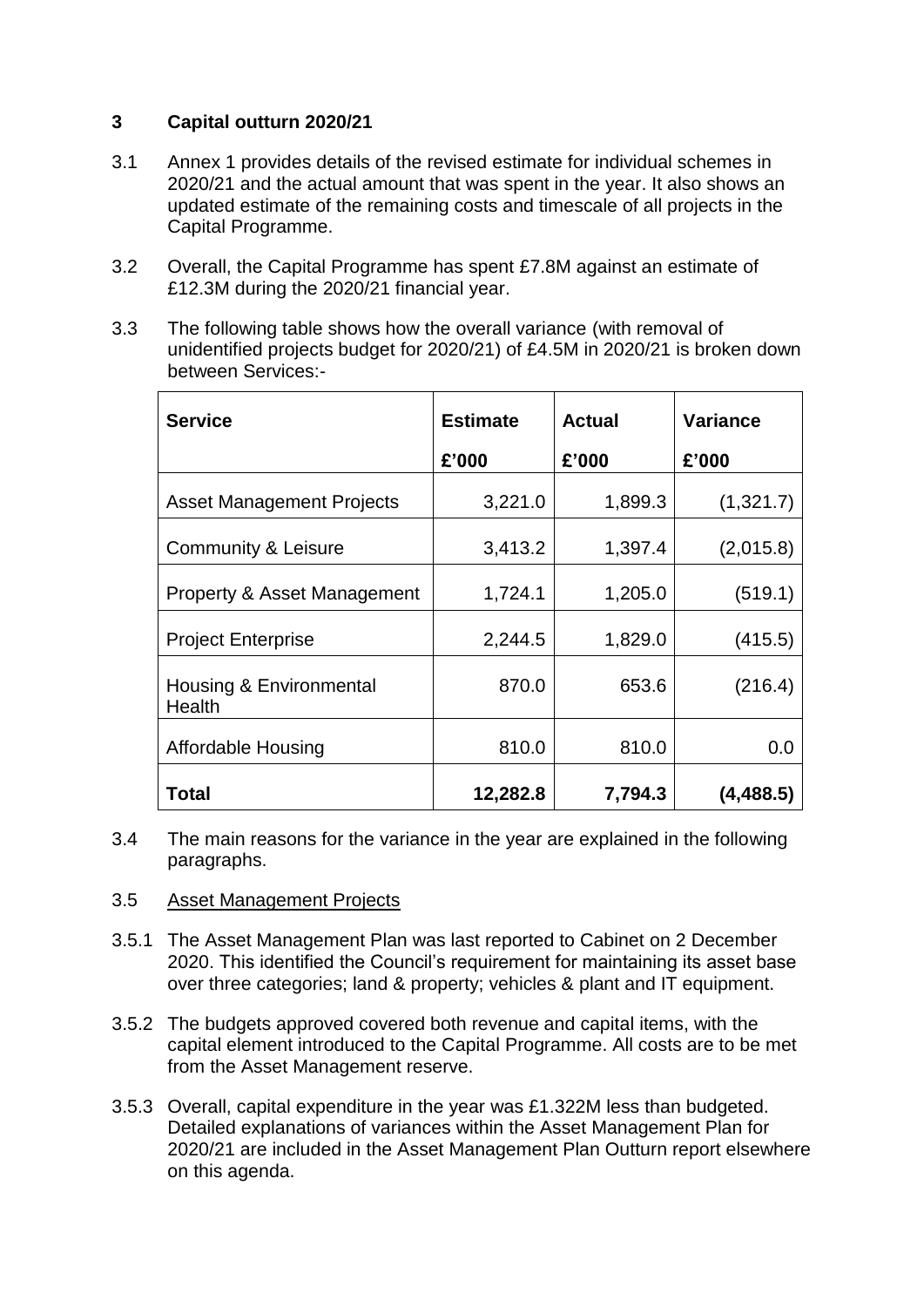#### 3.6 Community & Leisure

3.6.1 The Community and Leisure capital programme has a variance of £2,015,800 against the forecast of £3,413,200.

The main reasons for this are:

- 3.6.2 The Community Asset Fund (CAF) is showing a variance for 2020/21 due to the timing of grant applications - applicants have a total of two years in which to claim approved grants. A lower application rate together with adjusted timing resulted in a total of £145,500 being carried forward into 2021/22. A total of £26,200 has been written off due to applications exceeding the expiry date.
- 3.6.3 Residual budget has been carried forward into 2021/22 for the main Leisure Contract and dilapidations, with projects to be completed for Romsey Sports Centre and Charlton Lakes.
- 3.6.4 Fishlake Meadows there has been increased slippage of £35,800 to that reported in February. Further capital work to paths, fencing and trees at the site were delayed due to contractor availability as a result of Covid.
- 3.6.5 Ganger Farm slippage the majority of the work to the sports pavilion and field is complete and discussions are underway to finalise the remaining payment for works.
- 3.6.6 Fitness Trail Romsey this project was completed with a saving of £4,400.
- 3.6.7 A saving of £6,000 for the boundary fencing cost for Foxcotte Park has been achieved due to negotiations of a favourable price for fencing.
- 3.6.8 The budget for the project at Sherfield English has slipped by £30,000 due to a delay relating to Covid and a saving of £63,800 is shown, due to the removal of a boardwalk from the project.
- 3.6.9 Approval was given by Council on the 7 April 2021, (min. 477.2.1.1 refers) for three public art projects to be added to the capital programme:
	- Picket Piece Public Art £27,000
	- Picket Twenty Public Art £69,000
	- Andover Town Centre Public Art £50,000

#### Community Infrastructure Levy (CIL) Projects

- 3.6.10 The majority of CIL funded projects are controlled by the local Parish Councils, so TVBC has no control over timings etc. There is a small amount of slippage due to Covid and therefore these projects will be completed in this financial year (21/22).
	- Ampfield Recreation Ground slippage of £1,800.
	- Valley Park Community Centre slippage £3,900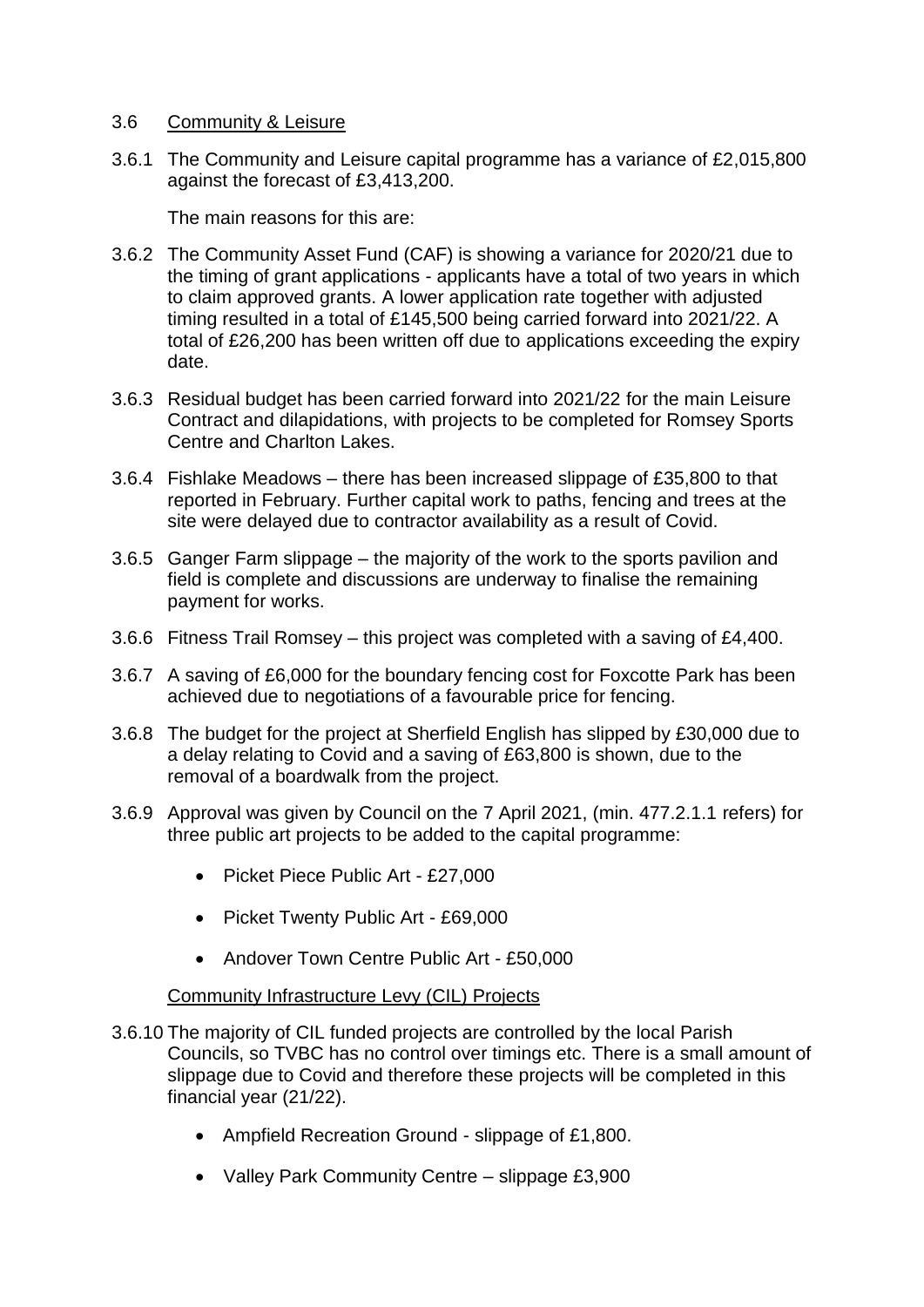- 3.6.11 Two new projects funded by CIL (approved by Council 7 April 2021, minute 477.2.1.3 refers) have been added to the programme:
	- Stockbridge Travel to School £95,000
	- King John's House and Signage £36,500
- 3.6.12 An adjustment has been made to account for completed projects with budgeted amounts that were greater than the actual costs.
- 3.7 Property and Asset Management
- 3.7.1 Hampshire Community Bank the trigger point for the payment of the contribution to the Hampshire Community Bank has not yet been met. The budget will be carried forward to 2021/22.
- 3.7.2 Pocket Park, Town Mill Access project is being delivered by Hampshire County Council and is being funded by a contribution of £133k by TVBC and contributions from Local Enterprise Partnership and Hampshire County Council – there has been slippage for this project due to Covid and also in finding a new location for water refill points. This project will be completed in 2021/22.
- 3.7.3 In order to ensure accurate specification of the generator requirement this project has been deferred to 2021/22.
- 3.7.4 Footpath Link, Smannell to Augusta in order to find an alternative route for this scheme this project has been carried forward into 2021/22.
- 3.7.5 The strategic purchase approved by Council 13 February 2019 (minute 261 refers), was completed in the year. However, delays in reaching completion meant that some of the post-purchase costs have slipped into 2021/22.
- 3.7.6 Refurbishment of the Multi Storey Car Park lighting has been impacted by Covid resulting in slippage of £20,600.
- 3.7.7 The Chantry Centre Roof areas project has been delayed with remaining rain ingress problems to the glazed central atrium. Work is underway to resolve this but is problematic due to the necessity to keep the smoke vent functionality.
- 3.7.8 Chantry House Works project, was added to the programme following approval by delegated authority. This is being funded by the Local Enterprise Partnership.
- 3.7.9 A strategic land purchase costing £915,000 and funded by S106 receipts, was approved by Council on 7 April 2021(minute 484.1 refers), and subsequently added to the Capital programme.
- 3.8 Project Enterprise
- 3.8.1 Portersbridge Properties Covid has impacted the repair work needed for these properties, therefore some costs have slipped in 2021/22.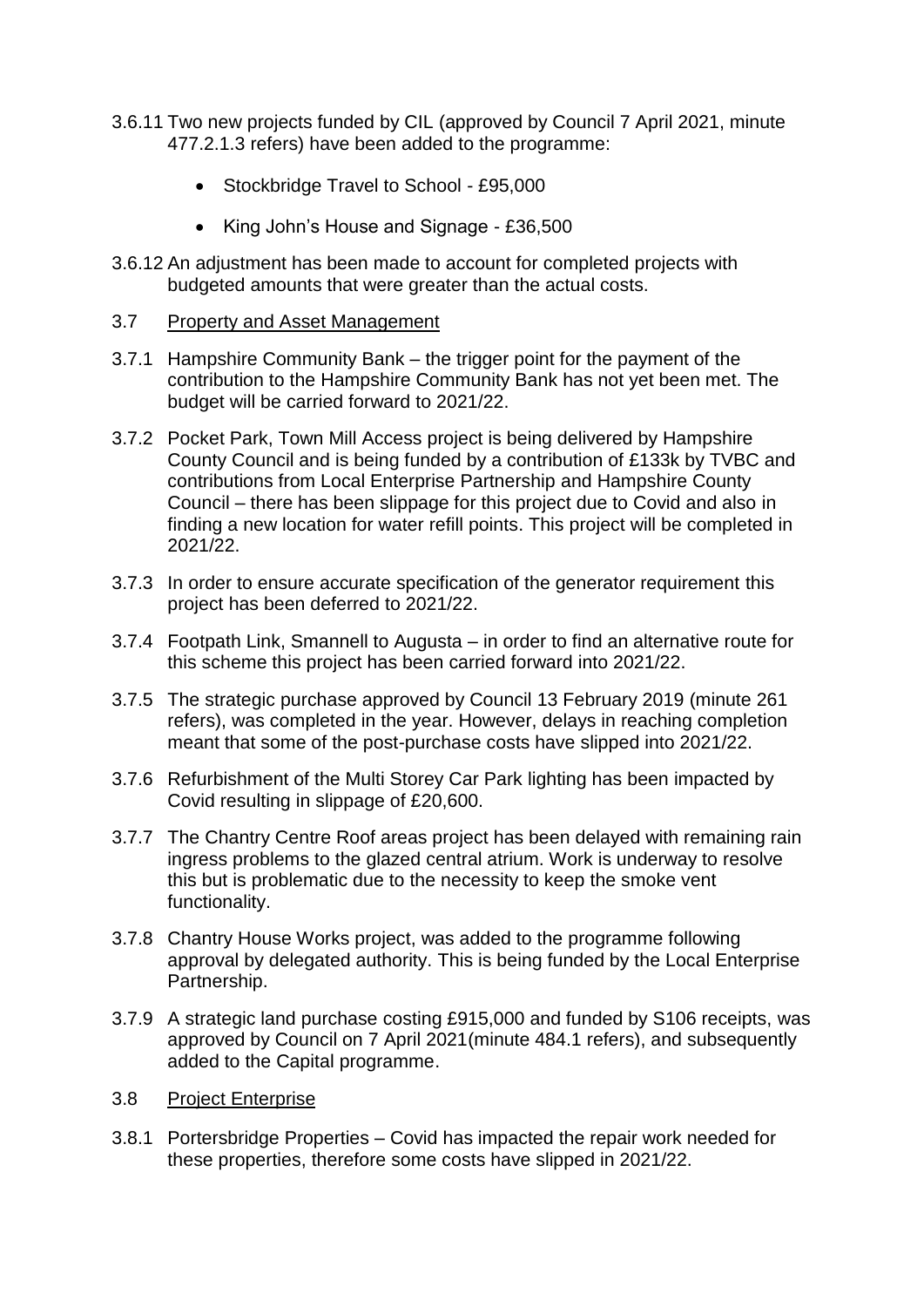3.8.2 Further information on Project Enterprise acquisitions is included in the Project Enterprise Outturn report elsewhere on this agenda.

#### 3.9 Housing & Environmental Health

- 3.9.1 The annual budgets for Renovation & Minor Works Grants and Disabled Facilities Grants are a limit on the amount that the Service can commit to individual grants plus any outstanding grant commitments from previous years.
- 3.9.2 As the Disabled Facilities Grants are a statutory requirement and require a referral from an Occupational Therapist, it is difficult to predict the amount of referrals in one year, some works require planning permission for other major works to be completed before the adaptations can be completed. For 2020/21 there is a total spend of £653,600 against a budget of £850,000. As these grants are funded by the Better Care Fund there has been no impact on the Capital Receipts Reserve. In relation to the Renovation and Minor Works grants, there has been no expenditure against a reduced budget of £20,000 it is difficult to predict demand for these types of works.
- 3.10 Slippage

Slippage from one year to the next is regularly monitored as part of the Capital Programme update reports.

- 3.10.1 Annex 2 shows details of the capital projects that have slipped from 2020/21 to 2021/22. The December and February updates identified slippage of £2,435,000. This report identifies a further £2,682,600 making the annual total £5,117,600. This excludes Asset Management items which are reviewed separately elsewhere on this agenda.
- 3.10.2 Some slippage within a Capital Programme is entirely normal. Expenditure can be delayed for many reasons and is frequently outside the Council's control.
- 3.10.3 Projects included in the Capital Programme will improve the delivery of services directly to the public or improve the service that the Council provides. Slippage in the Capital Programme delays the implementation of these projects and therefore also delays any benefit seen by the public.

# **4 Capital Programme Update**

4.1 A comparison of the latest phasing of the capital programme compared with the budget approved in February (less 2020/21 unidentified projects) is shown in the following table:-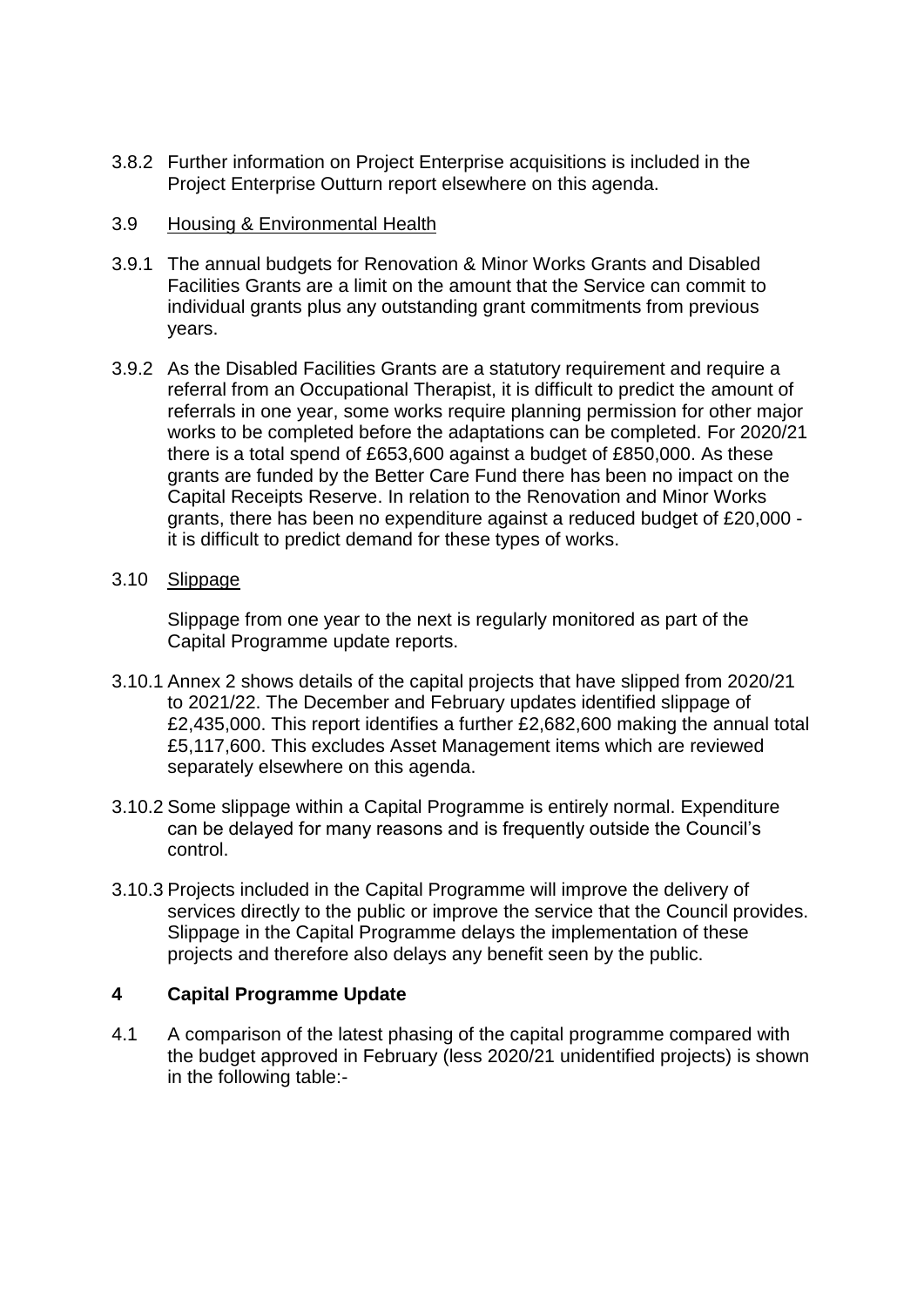|                           | 2020/21<br>£'000 | 2021/22<br>£'000 | 2022/23<br>£'000 | <b>Total</b><br>£'000 |
|---------------------------|------------------|------------------|------------------|-----------------------|
| <b>February Programme</b> | 12,282.8         | 14,647.2         | 202.5            | 27,132.5              |
| <b>Current Programme</b>  | 7,794.3          | 34,310.1         | 4,202.5          | 46,306.9              |
| Increase / (Decrease)     | (4, 488.5)       | 19,662.9         | 4,000.0          | 19,174.4              |

4.2 The increase of £19,174.4 is broken down in the table below.

|                                           | <b>February</b><br>Programme<br>£'000 | <b>Current</b><br>Programme<br>£'000 | Increase /<br>(Decrease)<br>£'000 |
|-------------------------------------------|---------------------------------------|--------------------------------------|-----------------------------------|
| <b>Asset Management Projects</b>          | 4,987.0                               | 4,432.4                              | (554.6)                           |
| <b>Community &amp; Leisure</b>            | 5,962.3                               | 6,021.9                              | 59.6                              |
| Property & Asset<br>Management            | 2,498.7                               | 3,649.0                              | 1,150.3                           |
| <b>Project Enterprise</b>                 | 10,244.5                              | 28,980.0                             | 18,735.5                          |
| Housing & Environmental.<br><b>Health</b> | 1,820.0                               | 1,603.6                              | (216.4)                           |
| <b>Total</b>                              | 25,512.5                              | 44,686.9                             | 19,174.4                          |

- 4.3 The overall AMP budget requirement has reduced by £554,600 and is discussed in a separate report on this agenda.
- 4.4 The total budget for Community and Leisure has increased by £59,600 as explained below:

The addition of five new projects totalling £277,500 (para. 3.6.10 and 3.6.12) offset costs against savings for the project at Sherfield English (para. 3.6.9) and reduction in CAF grants (para.3.6.2)

- 4.5 Two new projects have been added to the programme for the Property and Asset Management service. The Strategic Land purchase was agreed by Council on the 7 April 2021 (minute 484.1 refers) funded from S106 receipts, and Chantry House Works Floor 4 & 5 funded by LEP as approved with delegated authority.
- 4.6 A new project costing £18.8M was added in respect of a Project Enterprise initiative.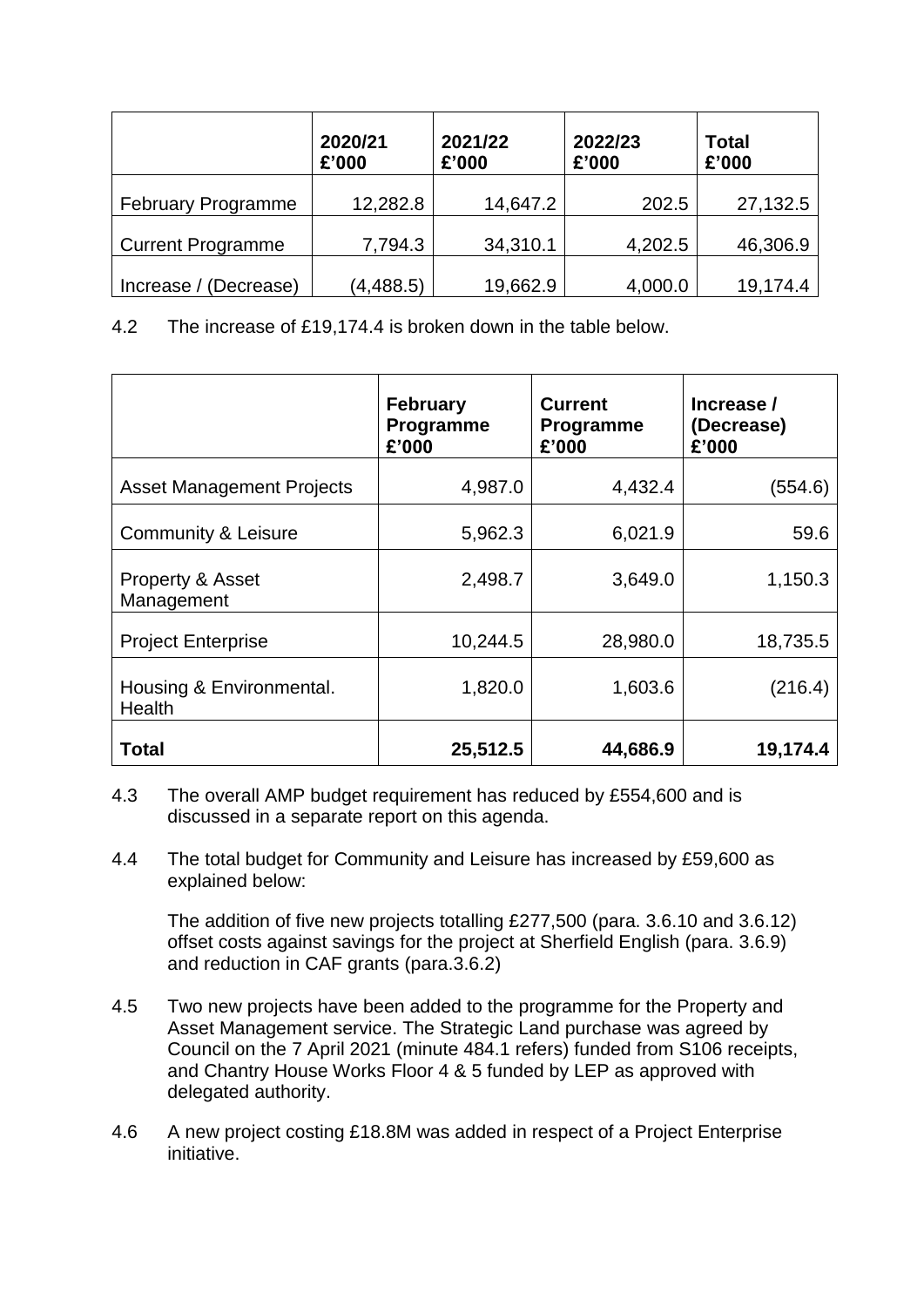- 4.7 The budget for unidentified projects was removed as there were no further investment opportunities available in 2020/21.
- 4.8 Disabled Facilities Grants (DFG) are underspent and there is no spend for Minor Renovation Grants. Explanations for this have been given in the paragraphs for the Outturn report.

# **5 Resource Implications**

- 5.1 The level of capital spending is entirely dependent on the resources that are available to finance the programme. The ability to add new schemes to the programme is influenced by forecasts of future resources. However, once a scheme is in the programme it is assumed that it will be completed and financed irrespective of whether or not resource forecasts are entirely accurate.
- 5.2 This means that any shortfalls in resources are either made good initially through use of balances or by taking into account future capital receipts that would otherwise have been used for new capital expenditure. As a result, the financing of the programme will always be equal to the estimated costs.
- 5.3 The level of capital resources per the February programme is compared to those for the current programme in the following table:-

|                                                           | <b>February</b><br>2020 | <b>Outturn</b><br>2020/21 |
|-----------------------------------------------------------|-------------------------|---------------------------|
| <b>Capital Programme</b>                                  | £'000                   | £'000                     |
| Balance Capital Receipts Reserve (CRR) as at 1 April 2019 | 11,804.5                | 11,804.5                  |
| Total Capital Expenditure 2020/21 - 2022/23               | (29,353.5)              | (27,504.9)                |
| Total Capital Financing 2020/21 - 2022/23                 | 22,594.0                | 24,653.7                  |
| Forecast CRR as at 31 March 2023                          | 5,045.0                 | 8,953.3                   |

5.4 The table above does not include the £18.8M Project Enterprise investment (para 4.) as this will initially be financed through internal borrowing rather than the Capital Receipts Reserve.

#### **6 Conclusion and reasons for recommendation**

- 6.1 The positive variance between budgeted and actual expenditure was £4.5M in 2020/21. Reasons for this variance are explained in paragraph 3 of the report.
- 6.2 The ongoing budget requirements for all outstanding projects have been reviewed in the preparation of this report and the updated Capital Programme as shown in Annex 1 is recommended for approval.